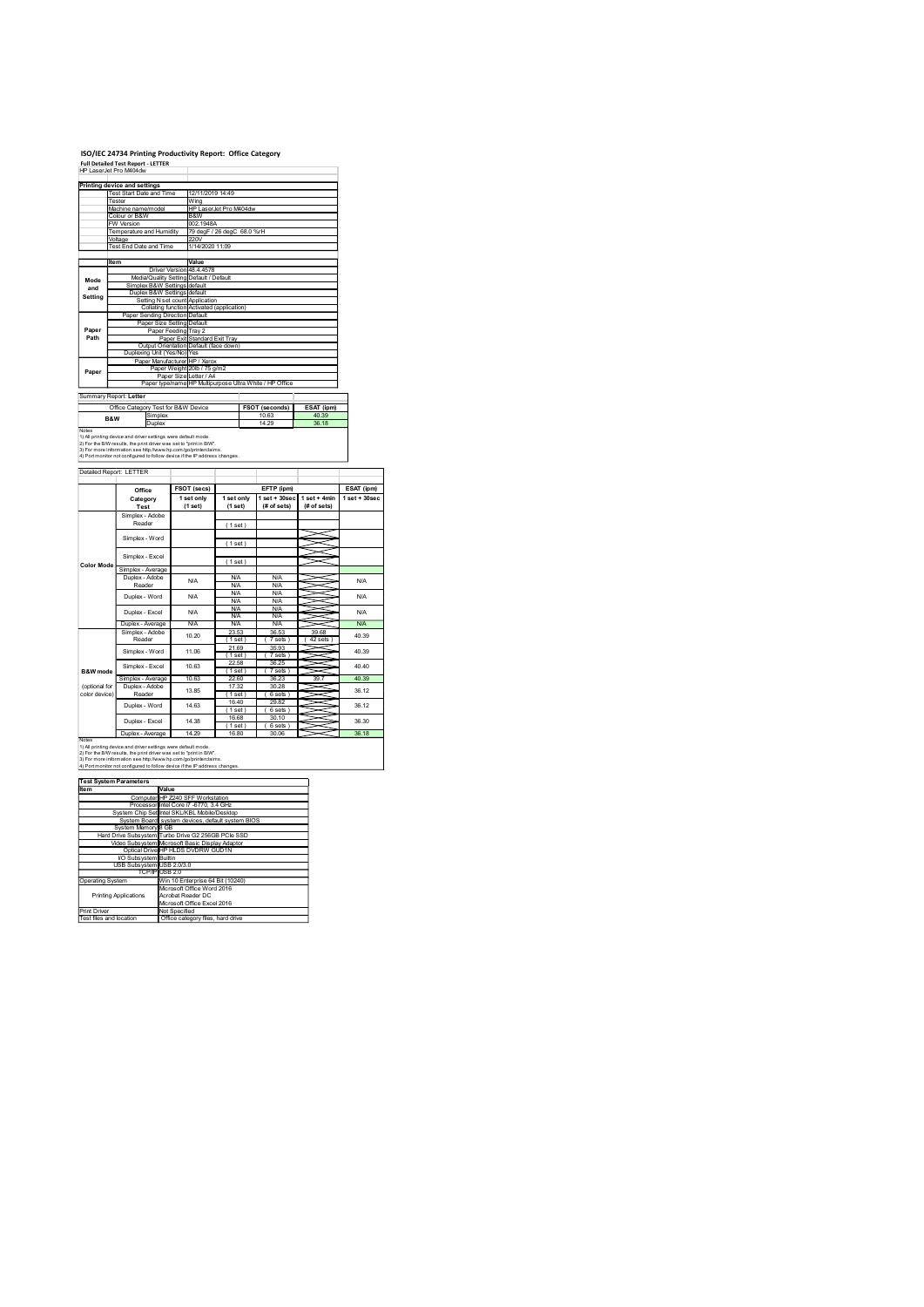## ISO/IEC 24734 Printing Productivity Report: Office Category<br>Full Detailed Test Report - A4<br>HP LaserJet Pro M404dw

|                                | ISO/IEC 24734 Printing Productivity Report: Office Category                                                                                                                                             |                                                                                   |                            |                                                  |                  |                  |
|--------------------------------|---------------------------------------------------------------------------------------------------------------------------------------------------------------------------------------------------------|-----------------------------------------------------------------------------------|----------------------------|--------------------------------------------------|------------------|------------------|
|                                | <b>Full Detailed Test Report - A4</b><br>HP LaserJet Pro M404dw                                                                                                                                         |                                                                                   |                            |                                                  |                  |                  |
|                                | Printing device and settings<br><b>Test Start Date and Time</b>                                                                                                                                         | 12/11/2019 14:49                                                                  |                            |                                                  |                  |                  |
|                                | Tester<br>Machine name/model<br>Colour or B&W                                                                                                                                                           | Wing<br>B&W                                                                       | HP LaserJet Pro M404dw     |                                                  |                  |                  |
|                                | FW Version<br>Temperature and Humidity                                                                                                                                                                  | 002.1948A                                                                         | 79 degF / 26 degC 68.0 %rH |                                                  |                  |                  |
|                                | Voltage<br>Test End Date and Time                                                                                                                                                                       | 220V<br>1/14/2020 11:09                                                           |                            |                                                  |                  |                  |
|                                | Item                                                                                                                                                                                                    | Value<br>Driver Version 48.4.4578<br>Media/Quality Setting Default / Default      |                            |                                                  |                  |                  |
| Mode<br>and                    | Simplex B&W Settings default<br>Duplex B&W Settings default                                                                                                                                             |                                                                                   |                            |                                                  |                  |                  |
| Setting                        | Paper Sending Direction Default                                                                                                                                                                         | Setting N set count Application<br>Collating function Activated (application)     |                            |                                                  |                  |                  |
| Paper                          |                                                                                                                                                                                                         | Paper Size Setting Default<br>Paper Feeding Tray 2                                |                            |                                                  |                  |                  |
| Path                           | Duplexing Unit (Yes/No) Yes                                                                                                                                                                             | Paper Exit Standard Exit Tray<br>Output Orientation Default (face down)           |                            |                                                  |                  |                  |
| Paper                          |                                                                                                                                                                                                         | Paper Manufacturer HP / Xerox<br>Paper Weight 20lb / 75 g/m2                      |                            |                                                  |                  |                  |
|                                |                                                                                                                                                                                                         | Paper Size Letter / A4<br>Paper type/name HP Multipurpose Ultra White / HP Office |                            |                                                  |                  |                  |
| Summary Report: A4             | Office Category Test for B&W Device                                                                                                                                                                     |                                                                                   |                            | FSOT (seconds)                                   | ESAT (ipm)       |                  |
| B&W<br>Notes                   | Simplex<br>Duplex                                                                                                                                                                                       |                                                                                   |                            | 11.02<br>14.60                                   | 38.35<br>34.65   |                  |
|                                | 1) All printing device and driver settings were default mode.<br>2) For the B/W results, the print driver was set to "print in B/W".<br>3) For more information see http://www.hp.com/go/printerclaims. |                                                                                   |                            |                                                  |                  |                  |
| Detailed Report: A4            | 4) Port monitor not configured to follow device if the IP address changes.                                                                                                                              |                                                                                   |                            |                                                  |                  |                  |
|                                | Office                                                                                                                                                                                                  | FSOT (secs)                                                                       |                            | EFTP (ipm)                                       |                  | ESAT (ipm)       |
|                                | Category<br>Test                                                                                                                                                                                        | 1 set only<br>(1 set)                                                             | 1 set only<br>(1 set)      | $1 set + 30 sec$ $1 set + 4 min$<br>$#$ of sets) | (# of sets)      | $1 set + 30 sec$ |
|                                | Simplex - Adobe<br>Reader                                                                                                                                                                               |                                                                                   | (1 set)                    |                                                  |                  |                  |
|                                | Simplex - Word                                                                                                                                                                                          |                                                                                   | (1 set)                    |                                                  |                  |                  |
| Colour<br>Mode                 | Simplex - Excel                                                                                                                                                                                         |                                                                                   | (1 set)                    |                                                  |                  |                  |
|                                | Simplex - Average<br>Duplex - Adobe<br>Reader                                                                                                                                                           | N/A                                                                               | <b>N/A</b><br><b>N/A</b>   | <b>N/A</b><br><b>N/A</b>                         |                  | N/A              |
|                                | Duplex - Word                                                                                                                                                                                           | $\mathsf{N\!V\!A}$                                                                | <b>N/A</b><br><b>N/A</b>   | N/A<br><b>N/A</b>                                |                  | N/A              |
|                                | Duplex - Excel<br>Duplex - Average                                                                                                                                                                      | <b>N/A</b><br><b>N/A</b>                                                          | <b>N/A</b><br>N/A<br>N/A   | N/A<br>N/A<br>N/A                                | ~                | N/A<br>N/A       |
|                                | Simplex - Adobe<br>Reader                                                                                                                                                                               | 10.52                                                                             | 22.81<br>(1 set)           | 34.38<br>(6 sets)                                | 37.36<br>40 sets | 38.33            |
|                                | Simplex - Word                                                                                                                                                                                          | 11.54                                                                             | 20.80<br>(1 set)<br>21.83  | 33.52<br>(6 sets)<br>34.05                       | 5<br>X           | 38.38            |
| <b>B&amp;W</b> mode            | Simplex - Excel<br>Simplex - Average                                                                                                                                                                    | 10.99<br>11.0                                                                     | (1 set)<br>21.81           | (6 sets)<br>33.98                                | 37.4             | 38.34<br>38.35   |
|                                |                                                                                                                                                                                                         |                                                                                   |                            |                                                  |                  |                  |
| (optional for<br>color device) | Duplex - Adobe<br>Reader<br>Duplex - Word                                                                                                                                                               | 14.10<br>15.01                                                                    | 17.02<br>(1 set)<br>15.98  | 29.14<br>(6 sets)<br>28.64                       |                  | 34.62<br>34.70   |

|                                         | FW Version<br>Temperature and Humidity 79 degF / 26 degC 68.0 %rH                                                                                                                                                                                                                                                       |                                                                                                 | 002.1948A                            |                                        |                                                                                   |                                                                                |                               |
|-----------------------------------------|-------------------------------------------------------------------------------------------------------------------------------------------------------------------------------------------------------------------------------------------------------------------------------------------------------------------------|-------------------------------------------------------------------------------------------------|--------------------------------------|----------------------------------------|-----------------------------------------------------------------------------------|--------------------------------------------------------------------------------|-------------------------------|
|                                         | Voltage<br>Test End Date and Time                                                                                                                                                                                                                                                                                       |                                                                                                 | 220V<br>1/14/2020 11:09              |                                        |                                                                                   |                                                                                |                               |
|                                         | Item                                                                                                                                                                                                                                                                                                                    |                                                                                                 | Value                                |                                        |                                                                                   |                                                                                |                               |
| Mode<br>and                             | Simplex B&W Settings default<br>Duplex B&W Settings default                                                                                                                                                                                                                                                             | Driver Version 48.4.4578<br>Media/Quality Setting Default / Default                             |                                      |                                        |                                                                                   |                                                                                |                               |
| Setting                                 | Collating function Activated (application)<br>Paper Sending Direction Default                                                                                                                                                                                                                                           | Setting N set count Application<br>Paper Size Setting Default                                   |                                      |                                        |                                                                                   |                                                                                |                               |
| Paper<br>Path                           |                                                                                                                                                                                                                                                                                                                         | Paper Feeding Tray 2<br>Paper Exit Standard Exit Tray<br>Output Orientation Default (face down) |                                      |                                        |                                                                                   |                                                                                |                               |
| Paper                                   | Duplexing Unit (Yes/No) Yes                                                                                                                                                                                                                                                                                             | Paper Manufacturer HP / Xerox<br>Paper Weight 20lb / 75 g/m2                                    |                                      |                                        | Paper Size Letter / A4<br>Paper type/name HP Multipurpose Ultra White / HP Office |                                                                                |                               |
| Summary Report: A4                      |                                                                                                                                                                                                                                                                                                                         |                                                                                                 |                                      |                                        |                                                                                   |                                                                                |                               |
| B&W                                     | Office Category Test for B&W Device<br>Simplex                                                                                                                                                                                                                                                                          |                                                                                                 |                                      |                                        | FSOT (seconds)<br>11.02                                                           | ESAT (ipm)<br>38.35                                                            |                               |
| Notes                                   | Duplex<br>noues<br>1) All printing device and driver settings were default mode.<br>2) For the BMV results, the print driver was set to "print in BW".<br>3) For more information see http://www.hp.com/go/printerclaims.<br>4) Port monitor not con                                                                    |                                                                                                 |                                      |                                        | 14.60                                                                             | 34.65                                                                          |                               |
|                                         |                                                                                                                                                                                                                                                                                                                         |                                                                                                 |                                      |                                        |                                                                                   |                                                                                |                               |
| Detailed Report: A4                     |                                                                                                                                                                                                                                                                                                                         |                                                                                                 |                                      |                                        |                                                                                   |                                                                                |                               |
|                                         | Office<br>Category<br>Test                                                                                                                                                                                                                                                                                              |                                                                                                 | FSOT (secs)<br>1 set only<br>(1 set) | 1 set only<br>(1 set)                  | EFTP (ipm)                                                                        | 1 set + 30 sec   1 set + 4min<br>$(\# \text{ of sets})$ $(\# \text{ of sets})$ | ESAT (ipm)<br>$1$ set + 30sec |
|                                         | Simplex - Adobe<br>Reader                                                                                                                                                                                                                                                                                               |                                                                                                 |                                      | (1 set)                                |                                                                                   |                                                                                |                               |
|                                         | Simplex - Word                                                                                                                                                                                                                                                                                                          |                                                                                                 |                                      | (1 set)                                |                                                                                   | ≂<br>≍                                                                         |                               |
| Colour<br>Mode                          | Simplex - Excel                                                                                                                                                                                                                                                                                                         |                                                                                                 |                                      | (1 set)                                |                                                                                   | ⇒<br>$\prec$                                                                   |                               |
|                                         | Simplex - Average<br>Duplex - Adobe                                                                                                                                                                                                                                                                                     | <b>N/A</b>                                                                                      |                                      | <b>N/A</b>                             | N/A                                                                               | ⋚                                                                              |                               |
|                                         | Reader                                                                                                                                                                                                                                                                                                                  | <b>N/A</b>                                                                                      |                                      | <b>N/A</b><br><b>N/A</b>               | <b>N/A</b><br><b>N/A</b>                                                          |                                                                                |                               |
|                                         | Duplex - Word<br>Duplex - Excel                                                                                                                                                                                                                                                                                         | <b>N/A</b>                                                                                      |                                      | <b>N/A</b><br><b>N/A</b><br><b>N/A</b> | <b>N/A</b><br><b>N/A</b><br><b>N/A</b>                                            | ≤<br>⋍<br>X<br>X                                                               |                               |
|                                         | Duplex - Average                                                                                                                                                                                                                                                                                                        |                                                                                                 | <b>N/A</b>                           | <b>N/A</b>                             | N/A<br>34.38                                                                      | ≂<br>37.36                                                                     |                               |
|                                         | Simplex - Adobe<br>Reader<br>Simplex - Word                                                                                                                                                                                                                                                                             |                                                                                                 | 10.52<br>11.54                       | 22.81<br>(1 set)<br>20.80              | (6 sets)<br>33.52                                                                 | (40 sets)                                                                      |                               |
| B&W mode                                | Simplex - Excel                                                                                                                                                                                                                                                                                                         |                                                                                                 | 10.99                                | (1 set)<br>21.83<br>(1 set)            | (6 sets)<br>34.05<br>(6 sets)                                                     | ~<br>~                                                                         |                               |
| (optional for                           | Simplex - Average<br>Duplex - Adobe                                                                                                                                                                                                                                                                                     | 11.0                                                                                            |                                      | 21.81<br>17.02                         | 33.98<br>29.14                                                                    | 37.4                                                                           |                               |
| color device)                           | Reader                                                                                                                                                                                                                                                                                                                  |                                                                                                 | 14.10                                | (1 set)<br>15.98                       | (6 sets)<br>28.64                                                                 |                                                                                |                               |
|                                         | Duplex - Word                                                                                                                                                                                                                                                                                                           |                                                                                                 | 15.01                                | (1 set)<br>16.34                       | (6 sets)<br>28.84                                                                 | ∽                                                                              |                               |
|                                         | Duplex - Excel<br>Duplex - Average                                                                                                                                                                                                                                                                                      | 14.67                                                                                           | 14.6                                 | (1 set)<br>16.44                       | (6 sets)<br>28.87                                                                 | ⇒                                                                              |                               |
| <b>Notes</b>                            | in<br>The string device and driver settings were default mode.<br>2) For the BMV results, the print driver was set to "print in BMV".<br>3) For more information see http://www.hp.com/go/printerdaims<br>3) For more information the sett<br>4) Port monitor not configured to follow device if the IP address changes |                                                                                                 |                                      |                                        |                                                                                   |                                                                                |                               |
|                                         | Test System Parameters                                                                                                                                                                                                                                                                                                  |                                                                                                 |                                      |                                        |                                                                                   |                                                                                |                               |
| Item                                    | Computer HP Z240 SFF Workstation                                                                                                                                                                                                                                                                                        | Value                                                                                           |                                      |                                        |                                                                                   |                                                                                |                               |
|                                         | Processor Intel Core i7 -6770, 3.4 GHz<br>System Chip Set Intel SKL/KBL Mobile/Desktop                                                                                                                                                                                                                                  |                                                                                                 |                                      |                                        |                                                                                   |                                                                                |                               |
|                                         | System Board system devices, default system BIOS<br>System Memory 8 GB                                                                                                                                                                                                                                                  |                                                                                                 |                                      |                                        |                                                                                   |                                                                                |                               |
|                                         | Hard Drive Subsystem Turbo Drive G2 256GB PCIe SSD                                                                                                                                                                                                                                                                      | Video Subsystem Microsoft Basic Display Adaptor                                                 |                                      |                                        |                                                                                   |                                                                                |                               |
|                                         |                                                                                                                                                                                                                                                                                                                         |                                                                                                 |                                      |                                        |                                                                                   |                                                                                |                               |
|                                         | Optical Drive HP HLDS DVDRW GUD1N                                                                                                                                                                                                                                                                                       |                                                                                                 |                                      |                                        |                                                                                   |                                                                                |                               |
|                                         | VO Subsystem Builtin<br>USB Subsystem USB 2.0/3.0<br>TCP/IP USB 2.0                                                                                                                                                                                                                                                     |                                                                                                 |                                      |                                        |                                                                                   |                                                                                |                               |
| Operating System                        | <b>Printing Applications</b>                                                                                                                                                                                                                                                                                            | Win 10 Enterprise 64 Bit (10240)<br>Microsoft Office Word 2016<br>Acrobat Reader DC             |                                      |                                        |                                                                                   |                                                                                |                               |
| Print Driver<br>Test files and location |                                                                                                                                                                                                                                                                                                                         | Microsoft Office Excel 2016<br>Not Specified<br>Office category files, hard drive               |                                      |                                        |                                                                                   |                                                                                |                               |

|                              | Computer HP Z240 SFF Workstation                                                                                                                                                                                               |
|------------------------------|--------------------------------------------------------------------------------------------------------------------------------------------------------------------------------------------------------------------------------|
|                              | Processor Intel Core i7 -6770, 3.4 GHz                                                                                                                                                                                         |
|                              | System Chip Set Intel SKL/KBL Mobile/Desktop                                                                                                                                                                                   |
|                              | System Board system devices, default system BIOS                                                                                                                                                                               |
| System Memory 8 GB           |                                                                                                                                                                                                                                |
|                              | Hard Drive Subsystem Turbo Drive G2 256GB PCIe SSD                                                                                                                                                                             |
|                              | Video Subsystem Microsoft Basic Display Adaptor                                                                                                                                                                                |
|                              | Optical Drive HP HLDS DVDRW GUD1N                                                                                                                                                                                              |
| VO Subsystem Builtin         |                                                                                                                                                                                                                                |
| USB Subsystem USB 2.0/3.0    |                                                                                                                                                                                                                                |
|                              | TCP/IP USB 2.0                                                                                                                                                                                                                 |
| <b>Operating System</b>      | Win 10 Enterprise 64 Bit (10240)                                                                                                                                                                                               |
|                              | Microsoft Office Word 2016                                                                                                                                                                                                     |
| <b>Printing Applications</b> | Acrobat Reader DC                                                                                                                                                                                                              |
|                              | Microsoft Office Excel 2016                                                                                                                                                                                                    |
| Print Driver                 | Not Specified                                                                                                                                                                                                                  |
|                              | $-0.00$ $-0.00$ $-0.00$ $-0.00$ $-0.00$ $-0.00$ $-0.00$ $-0.00$ $-0.00$ $-0.00$ $-0.00$ $-0.00$ $-0.00$ $-0.00$ $-0.00$ $-0.00$ $-0.00$ $-0.00$ $-0.00$ $-0.00$ $-0.00$ $-0.00$ $-0.00$ $-0.00$ $-0.00$ $-0.00$ $-0.00$ $-0.0$ |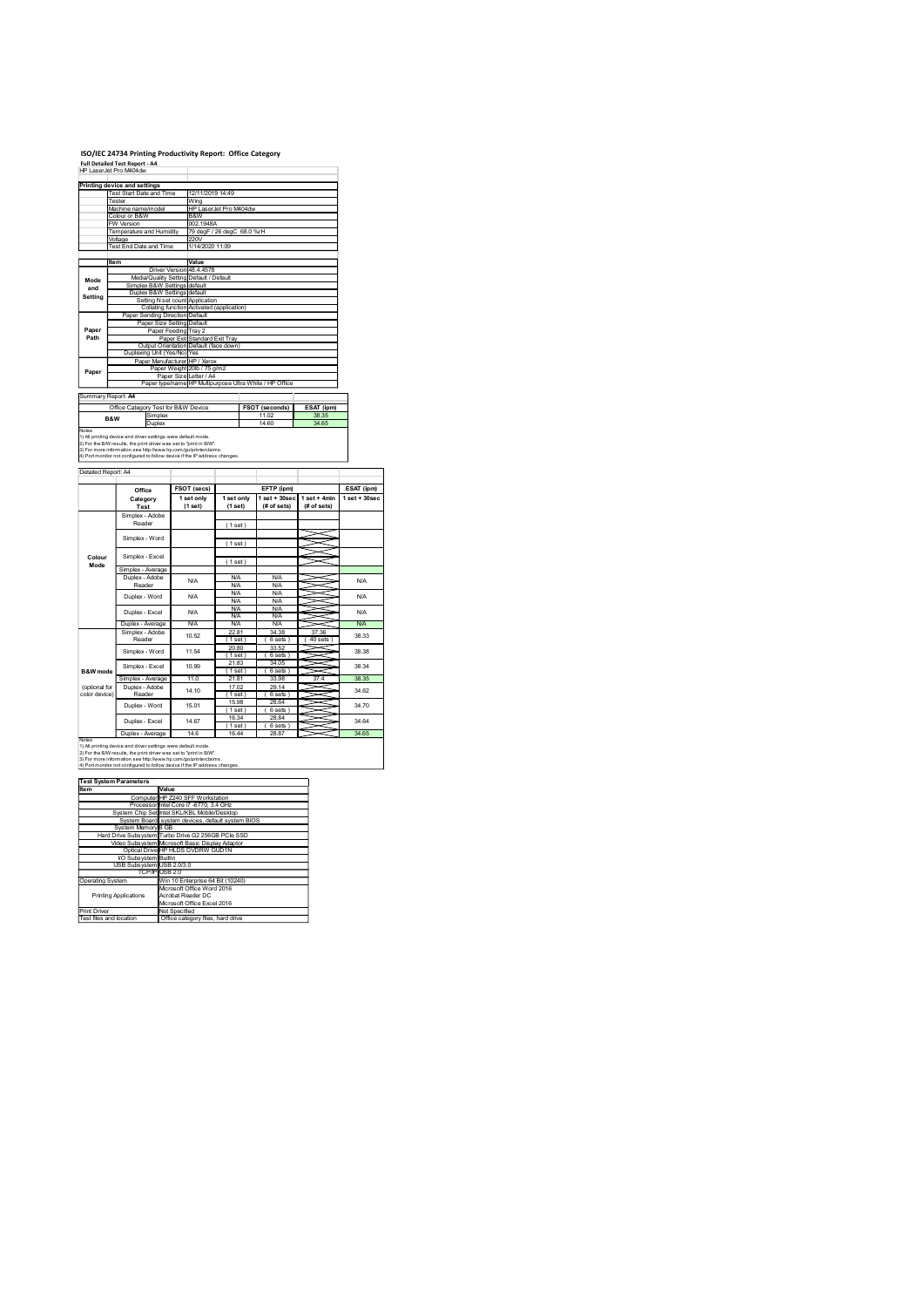## ISO/IEC 24734 Printing Productivity Report: Office Category<br>Feature Performance Full Report - Office Feature Performance Test<br>HP LaserJet Pro M404dw

|         | ISO/IEC 24734 Printing Productivity Report: Office Category                                 |                                                                         |                    |                               |
|---------|---------------------------------------------------------------------------------------------|-------------------------------------------------------------------------|--------------------|-------------------------------|
|         | Feature Performance Full Report - Office Feature Performance Test<br>HP LaserJet Pro M404dw |                                                                         |                    |                               |
|         | Printing device and settings                                                                |                                                                         |                    |                               |
|         | Test Start Date and Time                                                                    |                                                                         |                    |                               |
|         |                                                                                             | 12/11/2019 14:49                                                        |                    |                               |
|         | Tester<br>Machine name/model                                                                | Wing<br>HP LaserJet Pro M404dw                                          |                    |                               |
|         | Colour or B&W                                                                               | B&W                                                                     |                    |                               |
|         | FW Version<br>Temperature and Humidity                                                      | 002.1948A<br>79 degF / 26 degC 68.0 %rH                                 |                    |                               |
|         | Voltage<br>Test End Date and Time                                                           | 220V<br>1/14/2020 11:09                                                 |                    |                               |
|         |                                                                                             |                                                                         |                    |                               |
|         | ltem<br>Driver Version 48.4.4578                                                            | Value                                                                   |                    |                               |
| Mode    | Media/Quality Setting Default / Default                                                     |                                                                         |                    |                               |
| and     | Simplex B&W Settings default<br>Duplex B&W Settings default                                 |                                                                         |                    |                               |
| Setting | Setting N set count Application                                                             |                                                                         |                    |                               |
|         | Paper Sending Direction Default                                                             | Collating function Activated (application)                              |                    |                               |
| Paper   | Paper Size Setting Default<br>Paper Feeding Tray 2                                          |                                                                         |                    |                               |
| Path    |                                                                                             | Paper Exit Standard Exit Tray<br>Output Orientation Default (face down) |                    |                               |
|         | Duplexing Unit (Yes/No) Yes                                                                 |                                                                         |                    |                               |
| Paper   | Paper Manufacturer HP / Xerox                                                               | Paper Weight 20lb / 75 g/m2                                             |                    |                               |
|         | Paper Size Letter / A4                                                                      | Paper type/name HP Multipurpose Ultra White / HP Office                 |                    |                               |
|         |                                                                                             |                                                                         |                    |                               |
|         |                                                                                             | ISO Print Productivity Report: Feature Performance Test Summary         |                    |                               |
|         |                                                                                             | <b>Printing Modes</b>                                                   |                    | Feature Performance Ratio     |
|         |                                                                                             | (Feature Adobe Reader - Office test file)                               |                    | FSOT (base)<br>FSOT (feature) |
|         | A5, Landscape Feed, Simplex, Colour                                                         |                                                                         | Simplex            |                               |
|         | A5, Portrait Feed, Simplex, Colour<br>Legal, Simplex, Colour                                |                                                                         | Simplex<br>Simplex |                               |

| <b>ISO Print Productivity Report: Feature Performance Test Summary</b> |                                  |
|------------------------------------------------------------------------|----------------------------------|
| _____                                                                  | <b>Feature Performance Ratio</b> |

|                | ISO/IEC 24734 Printing Productivity Report: Office Category                                                                                                                                                                                                                      |                                                                    |                                                                                            |                |                            |
|----------------|----------------------------------------------------------------------------------------------------------------------------------------------------------------------------------------------------------------------------------------------------------------------------------|--------------------------------------------------------------------|--------------------------------------------------------------------------------------------|----------------|----------------------------|
|                | Feature Performance Full Report - Office Feature Performance Test<br>HP LaserJet Pro M404dw                                                                                                                                                                                      |                                                                    |                                                                                            |                |                            |
|                |                                                                                                                                                                                                                                                                                  |                                                                    |                                                                                            |                |                            |
|                | Printing device and settings                                                                                                                                                                                                                                                     |                                                                    |                                                                                            |                |                            |
|                | Test Start Date and Time<br><b>Tester</b>                                                                                                                                                                                                                                        | 12/11/2019 14:49<br>Wing                                           |                                                                                            |                |                            |
|                | Machine name/model                                                                                                                                                                                                                                                               | HP LaserJet Pro M404dw                                             |                                                                                            |                |                            |
|                | Colour or B&W<br>W Version                                                                                                                                                                                                                                                       | B&W<br>002.1948A                                                   |                                                                                            |                |                            |
|                | emperature and Humidity                                                                                                                                                                                                                                                          | 79 degF / 26 degC 68.0 %rH                                         |                                                                                            |                |                            |
|                | Voltage                                                                                                                                                                                                                                                                          | 220V                                                               |                                                                                            |                |                            |
|                | <b>Test End Date and Time</b>                                                                                                                                                                                                                                                    | 1/14/2020 11:09                                                    |                                                                                            |                |                            |
|                | Item                                                                                                                                                                                                                                                                             | Value                                                              |                                                                                            |                |                            |
|                | Driver Version 48.4.4578                                                                                                                                                                                                                                                         |                                                                    |                                                                                            |                |                            |
| Mode           | Media/Quality Setting Default / Default<br>Simplex B&W Settings default                                                                                                                                                                                                          |                                                                    |                                                                                            |                |                            |
| and<br>Setting | Duplex B&W Settings default                                                                                                                                                                                                                                                      |                                                                    |                                                                                            |                |                            |
|                | Setting N set count Application                                                                                                                                                                                                                                                  | Collating function Activated (application)                         |                                                                                            |                |                            |
|                | Paper Sending Direction Default                                                                                                                                                                                                                                                  |                                                                    |                                                                                            |                |                            |
|                | Paper Size Setting Default                                                                                                                                                                                                                                                       |                                                                    |                                                                                            |                |                            |
| Paper<br>Path  | Paper Feeding Tray 2                                                                                                                                                                                                                                                             | Paper Exit Standard Exit Tray                                      |                                                                                            |                |                            |
|                |                                                                                                                                                                                                                                                                                  | Output Orientation Default (face down)                             |                                                                                            |                |                            |
|                | Duplexing Unit (Yes/No) Yes                                                                                                                                                                                                                                                      |                                                                    |                                                                                            |                |                            |
|                | Paper Manufacturer HP / Xerox<br>Paper Weight 20lb / 75 g/m2                                                                                                                                                                                                                     |                                                                    |                                                                                            |                |                            |
| Paper          | Paper Size Letter / A4                                                                                                                                                                                                                                                           |                                                                    |                                                                                            |                |                            |
|                |                                                                                                                                                                                                                                                                                  | Paper type/name HP Multipurpose Ultra White / HP Office            |                                                                                            |                |                            |
|                |                                                                                                                                                                                                                                                                                  |                                                                    |                                                                                            |                |                            |
|                | ISO Print Productivity Report: Feature Performance Test Summary                                                                                                                                                                                                                  |                                                                    |                                                                                            |                |                            |
|                |                                                                                                                                                                                                                                                                                  |                                                                    |                                                                                            |                | Feature Performance Ratio  |
|                |                                                                                                                                                                                                                                                                                  | <b>Printing Modes</b><br>(Feature Adobe Reader - Office test file) |                                                                                            | FSOT (base)    | <b>ESAT (feature)</b>      |
|                |                                                                                                                                                                                                                                                                                  |                                                                    |                                                                                            | FSOT (feature) | ESAT (base)                |
|                | A5, Landscape Feed, Simplex, Colour                                                                                                                                                                                                                                              |                                                                    | Simplex                                                                                    |                |                            |
|                | A5, Portrait Feed, Simplex, Colour                                                                                                                                                                                                                                               |                                                                    | Simplex                                                                                    |                |                            |
|                | Legal, Simplex, Colour                                                                                                                                                                                                                                                           |                                                                    | Simplex                                                                                    |                |                            |
|                | Legal, Duplex, Colour                                                                                                                                                                                                                                                            |                                                                    | Duplex                                                                                     |                |                            |
|                | A4, 1200 dpi, Simplex, Colour                                                                                                                                                                                                                                                    |                                                                    | Simplex                                                                                    |                |                            |
|                | Letter, 1200 dpi, Simplex, Colour                                                                                                                                                                                                                                                |                                                                    | Simplex                                                                                    |                |                            |
|                | A4, HP High Speed, Simplex, Colour                                                                                                                                                                                                                                               |                                                                    | Simplex                                                                                    |                |                            |
|                | Letter, HP High Speed, Simplex, Colour                                                                                                                                                                                                                                           |                                                                    | Simplex                                                                                    |                |                            |
|                | A4, General Office, Simplex, Colour                                                                                                                                                                                                                                              |                                                                    | Simplex                                                                                    |                |                            |
|                | Letter, General Office, Simplex, Colour                                                                                                                                                                                                                                          |                                                                    | Simplex                                                                                    |                |                            |
|                | A5, Landscape Feed, Simplex, B/W                                                                                                                                                                                                                                                 |                                                                    | Simplex                                                                                    | 143%           | 166%                       |
|                | A5, Portrait Feed, Simplex, B/W                                                                                                                                                                                                                                                  |                                                                    | Simplex                                                                                    | 60%            | 50%                        |
|                | Legal, Simplex, B/W                                                                                                                                                                                                                                                              |                                                                    | Simplex                                                                                    |                |                            |
|                | Legal, Duplex, B/W                                                                                                                                                                                                                                                               |                                                                    | Duplex                                                                                     |                |                            |
|                | A4, 1200 dpi, Simplex, B/W                                                                                                                                                                                                                                                       |                                                                    | Simplex                                                                                    |                |                            |
|                | Letter, 1200 dpi, Simplex, B/W                                                                                                                                                                                                                                                   |                                                                    | Simplex                                                                                    |                |                            |
|                | A4, HP High Speed, Simplex, B/W                                                                                                                                                                                                                                                  |                                                                    | Simplex                                                                                    | 100%           | 105%                       |
|                | Letter, HP High Speed, Simplex, B/W                                                                                                                                                                                                                                              |                                                                    | Simplex                                                                                    | 100%           | 105%                       |
|                | A4, General Office, Simplex, B/W                                                                                                                                                                                                                                                 |                                                                    | Simplex                                                                                    |                |                            |
|                | Letter, General Office, Simplex, B/W                                                                                                                                                                                                                                             |                                                                    | Simplex                                                                                    |                |                            |
| Notes          | 1) All printing device and driver settings were default mode.<br>2) Test conducted with 8-paper Office Feature Performance file.<br>3) For more information see http://www.hp.com/go/printerclaims.<br>4) Port monitor not configured to follow device if the IP address changes |                                                                    |                                                                                            |                |                            |
|                |                                                                                                                                                                                                                                                                                  |                                                                    | Feature Performance Full Report - Feature Printing Mode: 'Office' Feature Performance Test |                |                            |
|                | <b>Printing Modes</b>                                                                                                                                                                                                                                                            |                                                                    | <b>Rase Printing Mode</b>                                                                  |                | <b>Feature Performance</b> |

|            | A5, Portrait Feed, Simplex, Colour                                                                                                                                                                                                   |                   |                                                                |                     |                      |                                                                                            |             |                |
|------------|--------------------------------------------------------------------------------------------------------------------------------------------------------------------------------------------------------------------------------------|-------------------|----------------------------------------------------------------|---------------------|----------------------|--------------------------------------------------------------------------------------------|-------------|----------------|
|            |                                                                                                                                                                                                                                      |                   |                                                                | Simplex             |                      |                                                                                            |             |                |
|            | Legal, Simplex, Colour                                                                                                                                                                                                               |                   |                                                                | Simplex             |                      |                                                                                            |             |                |
|            | Legal, Duplex, Colour                                                                                                                                                                                                                |                   |                                                                | Duplex              |                      |                                                                                            |             |                |
|            | A4, 1200 dpi, Simplex, Colour                                                                                                                                                                                                        |                   |                                                                | Simplex             |                      |                                                                                            |             |                |
|            | Letter, 1200 dpi, Simplex, Colour                                                                                                                                                                                                    |                   |                                                                | Simplex             |                      |                                                                                            |             |                |
|            | A4, HP High Speed, Simplex, Colour                                                                                                                                                                                                   |                   |                                                                | Simplex             |                      |                                                                                            |             |                |
|            | Letter, HP High Speed, Simplex, Colour                                                                                                                                                                                               |                   |                                                                | Simplex             |                      |                                                                                            |             |                |
|            | A4, General Office, Simplex, Colour                                                                                                                                                                                                  |                   |                                                                | Simplex             |                      |                                                                                            |             |                |
|            | Letter, General Office, Simplex, Colour                                                                                                                                                                                              |                   |                                                                | Simplex             |                      |                                                                                            |             |                |
|            | A5, Landscape Feed, Simplex, B/W                                                                                                                                                                                                     |                   |                                                                | Simplex             | 143%                 | 166%                                                                                       |             |                |
|            | A5, Portrait Feed, Simplex, B/W                                                                                                                                                                                                      |                   |                                                                | Simplex             | 60%                  | 50%                                                                                        |             |                |
|            |                                                                                                                                                                                                                                      |                   |                                                                |                     |                      |                                                                                            |             |                |
|            | Legal, Simplex, B/W                                                                                                                                                                                                                  |                   |                                                                | Simplex             |                      |                                                                                            |             |                |
|            | Legal, Duplex, B/W                                                                                                                                                                                                                   |                   |                                                                | Duplex              |                      |                                                                                            |             |                |
|            | A4, 1200 dpi, Simplex, B/W                                                                                                                                                                                                           |                   |                                                                | Simplex             |                      |                                                                                            |             |                |
|            | Letter, 1200 dpi, Simplex, B/W                                                                                                                                                                                                       |                   |                                                                | Simplex             |                      |                                                                                            |             |                |
|            | A4, HP High Speed, Simplex, B/W                                                                                                                                                                                                      |                   |                                                                | Simplex             | 100%                 | 105%                                                                                       |             |                |
|            | Letter, HP High Speed, Simplex, B/W                                                                                                                                                                                                  |                   |                                                                | Simplex             | 100%                 | 105%                                                                                       |             |                |
|            | A4, General Office, Simplex, B/W                                                                                                                                                                                                     |                   |                                                                | Simplex             |                      |                                                                                            |             |                |
|            | Letter, General Office, Simplex, B/W                                                                                                                                                                                                 |                   |                                                                | Simplex             |                      |                                                                                            |             |                |
|            |                                                                                                                                                                                                                                      |                   |                                                                |                     |                      |                                                                                            |             |                |
|            | ) All printing device and driver settings were default mode.<br>1) Test conducted with 8-paper Office Feature Performance file                                                                                                       |                   |                                                                |                     |                      |                                                                                            |             |                |
|            | , research and the mail of the mail of the mail of the mail of the mail of the sixth of the sixth of the sixth<br>i) For more information see http://www.hp.com/go/printerclaims.<br>i) Port monitor not configured to follow device |                   |                                                                |                     |                      |                                                                                            |             |                |
|            |                                                                                                                                                                                                                                      |                   |                                                                |                     |                      |                                                                                            |             |                |
|            |                                                                                                                                                                                                                                      |                   |                                                                |                     |                      |                                                                                            |             |                |
|            |                                                                                                                                                                                                                                      |                   |                                                                |                     |                      |                                                                                            |             |                |
|            |                                                                                                                                                                                                                                      |                   |                                                                |                     |                      | Feature Performance Full Report - Feature Printing Mode: 'Office' Feature Performance Test |             |                |
|            | <b>Printing Modes</b>                                                                                                                                                                                                                |                   | <b>Base Printing Mode</b>                                      |                     |                      | <b>Feature Performance</b>                                                                 |             |                |
|            | Feature Adobe Reader - Office                                                                                                                                                                                                        |                   |                                                                |                     |                      |                                                                                            | FSOT (base) |                |
|            | test file (8-page)                                                                                                                                                                                                                   |                   | <b>FSOT</b><br>Base                                            | <b>ESAT</b><br>Base | 1 set<br>FSOT (secs) | $1 set + 30 sec$                                                                           | <b>FSOT</b> | ESAT (feature) |
|            |                                                                                                                                                                                                                                      |                   |                                                                |                     |                      | ESAT (ipm)                                                                                 | (feature)   | ESAT (base)    |
|            | A5, Landscape Feed, Simplex, Colour                                                                                                                                                                                                  |                   |                                                                |                     |                      |                                                                                            |             |                |
|            | A5, Portrait Feed, Simplex, Colour                                                                                                                                                                                                   |                   |                                                                |                     |                      |                                                                                            |             |                |
|            | Legal, Simplex, Colour                                                                                                                                                                                                               |                   |                                                                |                     |                      |                                                                                            |             |                |
|            | Legal, Duplex, Colour                                                                                                                                                                                                                |                   |                                                                |                     |                      |                                                                                            |             |                |
|            | A4, 1200 dpi, Simplex, Colour                                                                                                                                                                                                        |                   |                                                                |                     |                      |                                                                                            |             |                |
|            | Letter, 1200 dpi, Simplex, Colour                                                                                                                                                                                                    |                   |                                                                |                     |                      |                                                                                            |             |                |
|            | A4, HP High Speed, Simplex, Colour                                                                                                                                                                                                   |                   |                                                                |                     |                      |                                                                                            |             |                |
|            |                                                                                                                                                                                                                                      |                   |                                                                |                     |                      |                                                                                            |             |                |
|            | Letter, HP High Speed, Simplex, Colour                                                                                                                                                                                               |                   |                                                                |                     |                      |                                                                                            |             |                |
|            | A4, General Office, Simplex, Colour                                                                                                                                                                                                  |                   |                                                                |                     |                      |                                                                                            |             |                |
|            | Letter, General Office, Simplex, Colour                                                                                                                                                                                              |                   |                                                                |                     |                      |                                                                                            |             |                |
|            | A5, Landscape Feed, Simplex, B/W                                                                                                                                                                                                     |                   | 16.97                                                          | 38.34               | 11.94                | 63.8                                                                                       | 143%        | 166%           |
|            |                                                                                                                                                                                                                                      |                   | 16.97                                                          | 38.34               | 28.71                | 19.4                                                                                       | 60%         | 50%            |
|            | A5, Portrait Feed, Simplex, B/W                                                                                                                                                                                                      |                   | 16.32                                                          | 40.41               |                      |                                                                                            |             |                |
|            |                                                                                                                                                                                                                                      |                   | 16.32                                                          | 40.41               |                      |                                                                                            |             |                |
|            | Legal, Simplex, B/W                                                                                                                                                                                                                  |                   |                                                                | 38.34               |                      |                                                                                            |             |                |
|            | Legal, Duplex, B/W                                                                                                                                                                                                                   |                   |                                                                |                     |                      |                                                                                            |             |                |
|            | A4, 1200 dpi, Simplex, B/W                                                                                                                                                                                                           |                   | 16.97                                                          |                     |                      |                                                                                            |             |                |
|            | Letter, 1200 dpi, Simplex, B/W                                                                                                                                                                                                       |                   | 16.32                                                          | 40.41               |                      |                                                                                            |             |                |
|            | A4, HP High Speed, Simplex, B/W                                                                                                                                                                                                      |                   | 16.97                                                          | 38.34               | 17.07                | 40.4                                                                                       | 100%        | 105%           |
|            | Letter, HP High Speed, Simplex, B/W                                                                                                                                                                                                  |                   | 16.32                                                          | 40.41               | 16.46                | 42.5                                                                                       | 100%        | 105%           |
|            | A4, General Office, Simplex, B/W                                                                                                                                                                                                     |                   | 16.97                                                          | 38.34               |                      |                                                                                            |             |                |
|            | Letter, General Office, Simplex, B/W                                                                                                                                                                                                 |                   | 16.32                                                          | 40.41               |                      |                                                                                            |             |                |
| lotes      |                                                                                                                                                                                                                                      |                   |                                                                |                     |                      |                                                                                            |             |                |
|            | All printing device and driver settings were default mode.<br>Test conducted with 8-paper Office Feature Performance file                                                                                                            |                   |                                                                |                     |                      |                                                                                            |             |                |
|            | .<br>For more information see http://www.hp.com/go/printerclaims                                                                                                                                                                     |                   |                                                                |                     |                      |                                                                                            |             |                |
|            | 4) Port monitor not configured to follow device if the IP address changes.                                                                                                                                                           |                   |                                                                |                     |                      |                                                                                            |             |                |
|            |                                                                                                                                                                                                                                      |                   |                                                                |                     |                      |                                                                                            |             |                |
|            | <b>Test System Parameters</b>                                                                                                                                                                                                        |                   |                                                                |                     |                      |                                                                                            |             |                |
|            | Item                                                                                                                                                                                                                                 | Value             |                                                                |                     |                      |                                                                                            |             |                |
|            |                                                                                                                                                                                                                                      |                   | Computer HP Z240 SFF Workstation                               |                     |                      |                                                                                            |             |                |
|            | System Chip Set Intel SKL/KBL Mobile/Desktop                                                                                                                                                                                         |                   | Processor Intel Core i7 -6770, 3.4 GHz                         |                     |                      |                                                                                            |             |                |
|            | System Board system devices, default system BIOS                                                                                                                                                                                     |                   |                                                                |                     |                      |                                                                                            |             |                |
| Test       | System Memory 8 GB                                                                                                                                                                                                                   |                   |                                                                |                     |                      |                                                                                            |             |                |
| System     | Hard Drive Subsystem Turbo Drive G2 256GB PCIe SSD                                                                                                                                                                                   |                   |                                                                |                     |                      |                                                                                            |             |                |
|            | Video Subsystem Microsoft Basic Display Adaptor                                                                                                                                                                                      |                   | Optical Drive HP HLDS DVDRW GUD1N                              |                     |                      |                                                                                            |             |                |
|            | VO Subsystem Builtin                                                                                                                                                                                                                 |                   |                                                                |                     |                      |                                                                                            |             |                |
|            | USB Subsystem USB 2.0/3.0                                                                                                                                                                                                            |                   |                                                                |                     |                      |                                                                                            |             |                |
| <b>I/O</b> |                                                                                                                                                                                                                                      | TCP/IPIUSB 2.0    |                                                                |                     |                      |                                                                                            |             |                |
|            | <b>Operating System</b>                                                                                                                                                                                                              |                   | Win 10 Enterprise 64 Bit (10240)<br>Microsoft Office Word 2016 |                     |                      |                                                                                            |             |                |
|            | <b>Printing Applications</b>                                                                                                                                                                                                         | Acrobat Reader DC |                                                                |                     |                      |                                                                                            |             |                |
| Software   |                                                                                                                                                                                                                                      |                   | Microsoft Office Excel 2016                                    |                     |                      |                                                                                            |             |                |
|            | Print Driver                                                                                                                                                                                                                         | Not Specified     |                                                                |                     |                      |                                                                                            |             |                |
|            | est files and location                                                                                                                                                                                                               |                   | Office category files, hard drive                              |                     |                      |                                                                                            |             |                |
|            |                                                                                                                                                                                                                                      |                   |                                                                |                     |                      |                                                                                            |             |                |
|            |                                                                                                                                                                                                                                      |                   |                                                                |                     |                      |                                                                                            |             |                |
|            |                                                                                                                                                                                                                                      |                   |                                                                |                     |                      |                                                                                            |             |                |
|            |                                                                                                                                                                                                                                      |                   |                                                                |                     |                      |                                                                                            |             |                |
|            |                                                                                                                                                                                                                                      |                   |                                                                |                     |                      |                                                                                            |             |                |
|            |                                                                                                                                                                                                                                      |                   |                                                                |                     |                      |                                                                                            |             |                |
|            |                                                                                                                                                                                                                                      |                   |                                                                |                     |                      |                                                                                            |             |                |
|            |                                                                                                                                                                                                                                      |                   |                                                                |                     |                      |                                                                                            |             |                |
|            |                                                                                                                                                                                                                                      |                   |                                                                |                     |                      |                                                                                            |             |                |
|            |                                                                                                                                                                                                                                      |                   |                                                                |                     |                      |                                                                                            |             |                |

|           | Test System Parameters       |                                                    |
|-----------|------------------------------|----------------------------------------------------|
|           | Item                         | Value                                              |
|           |                              | Computer HP Z240 SFF Workstation                   |
|           |                              | Processor Intel Core i7 -6770, 3.4 GHz             |
|           |                              | System Chip Set Intel SKL/KBL Mobile/Desktop       |
|           |                              | System Board system devices, default system BIOS   |
| Test      | System Memory 8 GB           |                                                    |
| System    |                              | Hard Drive Subsystem Turbo Drive G2 256GB PCIe SSD |
|           |                              | Video Subsystem Microsoft Basic Display Adaptor    |
|           |                              | Optical Drive HP HLDS DVDRW GUD1N                  |
|           | VO Subsystem Builtin         |                                                    |
|           | USB Subsystem USB 2.0/3.0    |                                                    |
| <b>VO</b> |                              | TCP/IPIUSB 2.0                                     |
|           | <b>Operating System</b>      | Win 10 Enterprise 64 Bit (10240)                   |
|           |                              | Microsoft Office Word 2016                         |
| Software  | <b>Printing Applications</b> | Acrobat Reader DC                                  |
|           |                              | Microsoft Office Excel 2016                        |
|           | <b>Print Driver</b>          | Not Specified                                      |
|           | Test files and location      | Office category files, hard drive                  |
|           |                              |                                                    |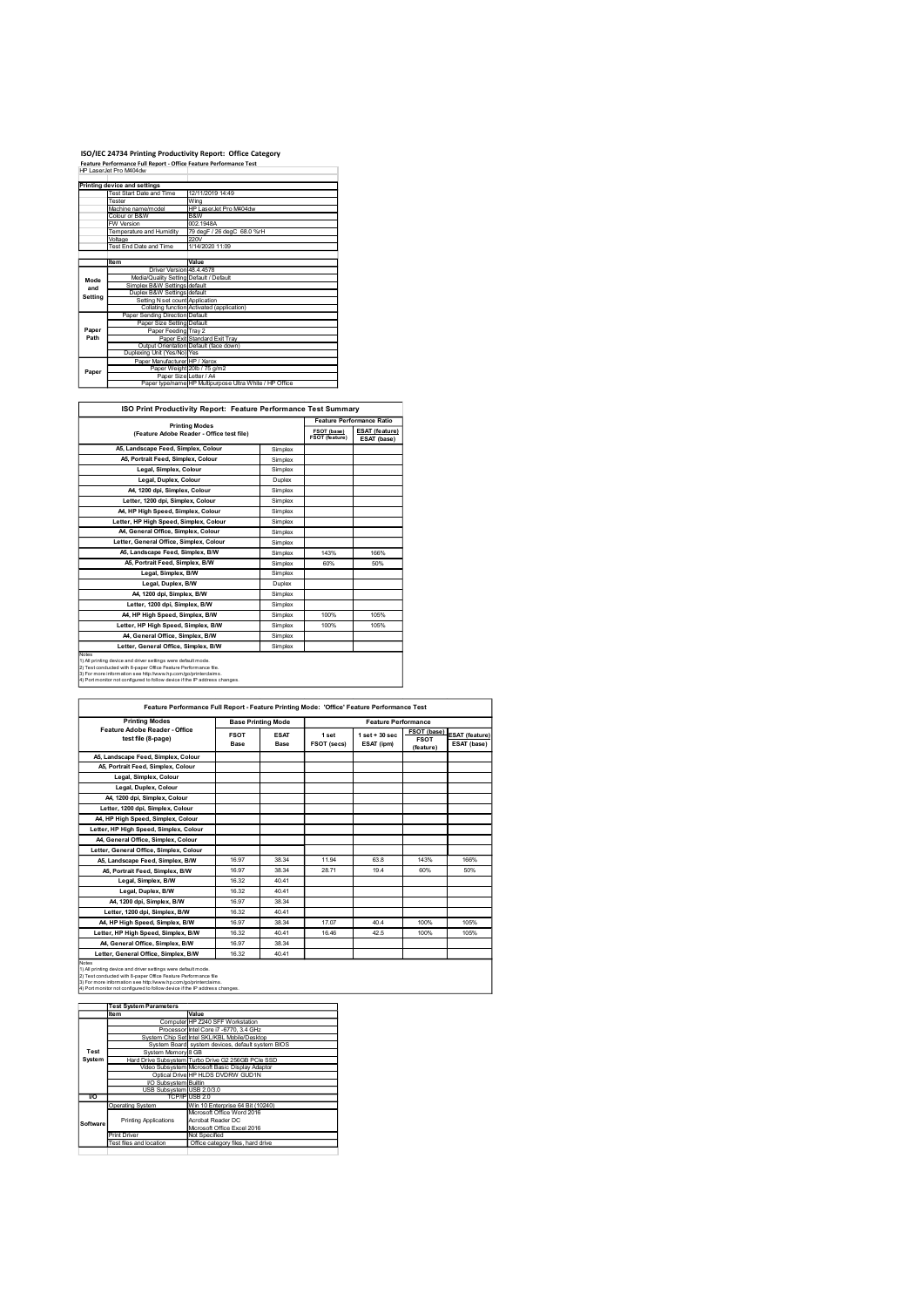### ISO/IEC 17629 First Print Out Time Report: Office Category

|                               |                                                                                                                                      | ISO/IEC 17629 First Print Out Time Report: Office Category |
|-------------------------------|--------------------------------------------------------------------------------------------------------------------------------------|------------------------------------------------------------|
| HP LaserJet Pro M404dw        | <b>Full Detailed Test Report - LETTER</b>                                                                                            |                                                            |
|                               |                                                                                                                                      |                                                            |
|                               | <b>Printing device and settings</b>                                                                                                  | 12/11/2019 14:25                                           |
|                               | Test Start Date and Time<br>Tester                                                                                                   | Wing                                                       |
|                               | Machine name/model                                                                                                                   | HP LaserJet Pro M404dw                                     |
|                               | Colour or B&W<br>W Version                                                                                                           | B&W<br>002.1948A                                           |
|                               | Configuration (options)                                                                                                              | Default                                                    |
|                               | Controller<br>Printing device page count                                                                                             | 12600<br>Not Specified                                     |
|                               | Printing supplies page count                                                                                                         | Not Specified                                              |
|                               | Temperature and Humidity                                                                                                             | 79 degF / 26 degC 68.0 %rH<br>220V                         |
|                               | Voltage<br>Test End Date and Time                                                                                                    | 12/12/2019 10:36                                           |
|                               |                                                                                                                                      |                                                            |
|                               | <b>Item</b><br>PDL and driver version                                                                                                | Value<br>48.4.4578                                         |
|                               | Print Quality mode                                                                                                                   | default                                                    |
| Mode                          |                                                                                                                                      | default                                                    |
| and                           | <b>B&amp;W</b> settings                                                                                                              |                                                            |
| Setting                       | Paper feed orientation                                                                                                               | Short Edge<br>default                                      |
| Paper                         | Paper type setting<br>Paper feeding                                                                                                  | Standard cassette                                          |
|                               | Paper exit                                                                                                                           | Standard exit tray                                         |
|                               | Paper Path Output orientation                                                                                                        | default (face up or face down)                             |
|                               |                                                                                                                                      |                                                            |
|                               |                                                                                                                                      | ISO First Page Out Time Summary Report: Office Category    |
|                               |                                                                                                                                      | FPOT from Ready (seconds)                                  |
|                               | Simplex                                                                                                                              | 5.88                                                       |
| Summary Report: Letter<br>B&W | Duplex                                                                                                                               |                                                            |
| Notes                         | 1) All printing device and driver settings were default mode.<br>2) For the B/W results, the print driver was set to "print in B/W". |                                                            |

|                                | <b>Printing device and settings</b>                                                                                                        |                               |                                                                  |                                  |                           |                           |              |                   |
|--------------------------------|--------------------------------------------------------------------------------------------------------------------------------------------|-------------------------------|------------------------------------------------------------------|----------------------------------|---------------------------|---------------------------|--------------|-------------------|
|                                | Test Start Date and Time<br>Tester                                                                                                         | 12/11/2019 14:25<br>Wing      |                                                                  |                                  |                           |                           |              |                   |
|                                | Machine name/model<br>Colour or B&W                                                                                                        | HP LaserJet Pro M404dw<br>B&W |                                                                  |                                  |                           |                           |              |                   |
|                                | FW Version                                                                                                                                 | 002.1948A<br>Default          |                                                                  |                                  |                           |                           |              |                   |
|                                | Configuration (options)<br>Controller                                                                                                      | 12600                         |                                                                  |                                  |                           |                           |              |                   |
|                                | Printing device page count<br>Printing supplies page count Not Specified                                                                   | Not Specified                 |                                                                  |                                  |                           |                           |              |                   |
|                                | Temperature and Humidity<br>Voltage                                                                                                        | 220V                          | 79 degF / 26 degC 68.0 %rH                                       |                                  |                           |                           |              |                   |
|                                | Test End Date and Time                                                                                                                     | 12/12/2019 10:36              |                                                                  |                                  |                           |                           |              |                   |
|                                | Item<br>PDL and driver version                                                                                                             | Value<br>48.4.4578            |                                                                  |                                  |                           |                           |              |                   |
| Mode<br>and                    | Print Quality mode                                                                                                                         | default                       |                                                                  |                                  |                           |                           |              |                   |
| Setting                        | <b>B&amp;W</b> settings<br>Paper feed orientation                                                                                          | default<br>Short Edge         |                                                                  |                                  |                           |                           |              |                   |
| Paper                          | Paper type setting<br>Paper feeding                                                                                                        | default                       | Standard cassette                                                |                                  |                           |                           |              |                   |
| Paper Path                     | Paper exit<br>Output orientation                                                                                                           | Standard exit tray            | default (face up or face down)                                   |                                  |                           |                           |              |                   |
|                                |                                                                                                                                            |                               |                                                                  |                                  |                           |                           |              |                   |
|                                | ISO First Page Out Time Summary Report: Office Category                                                                                    |                               |                                                                  |                                  |                           |                           |              |                   |
| Summary Report: Letter         |                                                                                                                                            |                               |                                                                  |                                  |                           |                           |              |                   |
|                                | Simplex                                                                                                                                    |                               | FPOT from Ready (seconds)<br>5.88                                |                                  |                           |                           |              |                   |
| B&W                            | Duplex                                                                                                                                     |                               |                                                                  |                                  |                           |                           |              |                   |
| Votes                          | ) All printing device and driver settings were default mode.                                                                               |                               |                                                                  |                                  |                           |                           |              |                   |
|                                | 2) For the B/W results, the print driver was set to "print in B/W".<br>3) For more information see http://www.hp.com/go/printerclaims.     |                               |                                                                  |                                  |                           |                           |              |                   |
|                                | 4) Port monitor not configured to follow device if the IP address changes.<br>5) Page counts were collected after completion of the tests. |                               |                                                                  |                                  |                           |                           |              |                   |
|                                |                                                                                                                                            |                               |                                                                  |                                  |                           |                           |              |                   |
| <b>Detailed Report: LETTER</b> |                                                                                                                                            |                               | ISO First Page Out Time Report: Office Category                  |                                  |                           |                           |              |                   |
|                                |                                                                                                                                            |                               | Word                                                             | Excel                            | Adobe                     | Average                   | Delay Time   |                   |
|                                |                                                                                                                                            |                               | (seconds)                                                        | (seconds)                        | Reader<br>(seconds)       | (seconds)                 |              |                   |
|                                | FPOT from Ready - Simplex                                                                                                                  |                               |                                                                  |                                  |                           |                           |              |                   |
|                                | FPOT from Ready - Duplex                                                                                                                   |                               |                                                                  |                                  |                           |                           |              |                   |
|                                | FPOT from Sleep - Simplex                                                                                                                  |                               |                                                                  |                                  | <b>N/A</b>                |                           |              |                   |
| <b>Color Mode</b>              | Recovery Time                                                                                                                              |                               |                                                                  |                                  |                           |                           |              |                   |
|                                |                                                                                                                                            |                               |                                                                  |                                  |                           |                           |              |                   |
|                                | FPOT from Off - Simplex                                                                                                                    |                               |                                                                  |                                  |                           |                           |              |                   |
|                                | Warm-up Time                                                                                                                               |                               |                                                                  |                                  |                           |                           |              |                   |
|                                | FPOT from Ready - Simplex                                                                                                                  |                               | 6.48                                                             | 5.61                             | 5.53                      | 5.88                      | 48 Seconds   |                   |
|                                | FPOT from Ready - Duplex                                                                                                                   |                               |                                                                  |                                  |                           |                           |              |                   |
| <b>B&amp;W Mode</b>            | FPOT from Sleep - Simplex                                                                                                                  |                               |                                                                  |                                  | 7.97                      |                           | 61 Minutes   |                   |
|                                | Recovery Time                                                                                                                              |                               |                                                                  |                                  | 2.4                       |                           |              |                   |
|                                | FPOT from Off - Simplex                                                                                                                    |                               |                                                                  |                                  | 32.73                     |                           |              |                   |
|                                | Warm-up Time                                                                                                                               |                               |                                                                  |                                  | 27.20                     |                           |              |                   |
| Notes                          | ) All printing device and driver settings were default mode.                                                                               |                               |                                                                  |                                  |                           |                           |              |                   |
|                                | 2) For the B/W results, the print driver was set to "print in B/W".<br>3) For more information see http://www.hp.com/go/printerclaims.     |                               |                                                                  |                                  |                           |                           |              |                   |
|                                | 1) Port monitor not configured to follow device if the IP address changes.<br>5) Page counts were collected after completion of the tests. |                               |                                                                  |                                  |                           |                           |              |                   |
|                                | 6) Details for FPOT from Sleep are shown below.                                                                                            |                               |                                                                  |                                  |                           |                           |              |                   |
| <b>HP Data Table</b>           |                                                                                                                                            |                               |                                                                  |                                  |                           |                           |              |                   |
| <b>Detailed Report: LETTER</b> |                                                                                                                                            |                               |                                                                  |                                  |                           |                           |              |                   |
|                                |                                                                                                                                            |                               | FPOT Avg                                                         | FPOT (secs)                      | FPOT (secs)               | FPOT (secs)               | Application  | <b>Delay Time</b> |
|                                | FPOT from Sleep                                                                                                                            |                               | (secs)<br><b>N/A</b>                                             | <b>Iteration 1</b><br><b>N/A</b> | Iteration 2<br><b>N/A</b> | Iteration 3<br><b>N/A</b> | Adobe Reader |                   |
|                                | FPOT from Sleep (15 minutes)                                                                                                               |                               | N/A                                                              | <b>N/A</b>                       | <b>N/A</b>                | <b>N/A</b>                | Adobe Reader |                   |
| <b>Color Mode</b>              | HP/Non ISO Test                                                                                                                            |                               |                                                                  |                                  |                           |                           |              |                   |
|                                | FPO I from Ready, HP High Speed<br>HP/Non ISO Test                                                                                         |                               | <b>N/A</b>                                                       | <b>N/A</b>                       | N/A                       | <b>N/A</b>                | Adobe Reader |                   |
|                                | FPOT from Sleep                                                                                                                            |                               | 7.97                                                             | 7.98                             | 7.95                      | <b>N/A</b>                | Adobe Reader | 61 Minutes        |
| <b>B&amp;W</b> Mode            | FPOT from Sleep (15 minutes)<br>HP/Non ISO Test                                                                                            |                               | 7.46                                                             | 7.46                             | 7.46                      | <b>N/A</b>                | Adobe Reader | 16 Minutes        |
|                                |                                                                                                                                            |                               |                                                                  |                                  |                           |                           |              |                   |
|                                |                                                                                                                                            |                               |                                                                  |                                  |                           |                           |              |                   |
|                                | <b>Test System Parameters</b><br>Item                                                                                                      | Value                         |                                                                  |                                  |                           |                           |              |                   |
|                                | Computer<br>Processor                                                                                                                      |                               | HP Z240 SFF Workstation<br>Intel Core i7 -6770, 3.4 GHz          |                                  |                           |                           |              |                   |
|                                | System Chip Set                                                                                                                            |                               | Intel SKL/KBL Mobile/Desktop                                     |                                  |                           |                           |              |                   |
| Test                           | System Board<br>System Memory                                                                                                              | 8 GB                          | system devices, default system BIOS                              |                                  |                           |                           |              |                   |
| System                         | Hard Drive Subsystem<br>Video Subsystem                                                                                                    |                               | Turbo Drive G2 256GB PCIe SSD<br>Microsoft Basic Display Adaptor |                                  |                           |                           |              |                   |
|                                | Optical Drive                                                                                                                              |                               | HP HLDS DVDRW GUD1N                                              |                                  |                           |                           |              |                   |
|                                | I/O Subsystem<br><b>USB Subsystem</b>                                                                                                      | Builtin<br>USB 2.0/3.0        |                                                                  |                                  |                           |                           |              |                   |
| Printing                       |                                                                                                                                            |                               |                                                                  |                                  |                           |                           |              |                   |
| Device<br>Connection           | TCP/IP                                                                                                                                     | 10/1000                       |                                                                  |                                  |                           |                           |              |                   |
|                                | <b>Operating System</b>                                                                                                                    |                               | Win 10 Enterprise 64 Bit (10240)                                 |                                  |                           |                           |              |                   |
| Software                       | Printing Applications                                                                                                                      |                               | Microsoft Office 2016<br>Adobe Reader DC                         |                                  |                           |                           |              |                   |
|                                | <b>Print Driver</b>                                                                                                                        | 48.4.4578                     |                                                                  |                                  |                           |                           |              |                   |
|                                |                                                                                                                                            |                               |                                                                  |                                  |                           |                           |              |                   |
|                                |                                                                                                                                            |                               |                                                                  |                                  |                           |                           |              |                   |
|                                |                                                                                                                                            |                               |                                                                  |                                  |                           |                           |              |                   |
|                                |                                                                                                                                            |                               |                                                                  |                                  |                           |                           |              |                   |
|                                |                                                                                                                                            |                               |                                                                  |                                  |                           |                           |              |                   |
|                                |                                                                                                                                            |                               |                                                                  |                                  |                           |                           |              |                   |
|                                |                                                                                                                                            |                               |                                                                  |                                  |                           |                           |              |                   |

|                                  | <b>Test System Parameters</b> |                                          |  |  |  |
|----------------------------------|-------------------------------|------------------------------------------|--|--|--|
|                                  | Ite <sub>m</sub>              | Value                                    |  |  |  |
|                                  | Computer                      | HP Z240 SFF Workstation                  |  |  |  |
|                                  | Processor                     | Intel Core i7 -6770, 3.4 GHz             |  |  |  |
|                                  | <b>System Chip Set</b>        | Intel SKL/KBL Mobile/Desktop             |  |  |  |
|                                  | System Board                  | system devices, default system BIOS      |  |  |  |
| Test                             | System Memory                 | 8 GB                                     |  |  |  |
| System                           | <b>Hard Drive Subsystem</b>   | Turbo Drive G2 256GB PCIe SSD            |  |  |  |
|                                  | Video Subsystem               | Microsoft Basic Display Adaptor          |  |  |  |
|                                  | Optical Drive                 | HP HLDS DVDRW GUD1N                      |  |  |  |
|                                  | I/O Subsystem                 | Builtin                                  |  |  |  |
|                                  | <b>USB Subsystem</b>          | USB 2.0/3.0                              |  |  |  |
| Printing<br>Device<br>Connection | TCP/IP                        | 10/1000                                  |  |  |  |
|                                  | <b>Operating System</b>       | Win 10 Enterprise 64 Bit (10240)         |  |  |  |
| Software                         | <b>Printing Applications</b>  | Microsoft Office 2016<br>Adobe Reader DC |  |  |  |
|                                  | <b>Print Driver</b>           | 48.4.4578                                |  |  |  |